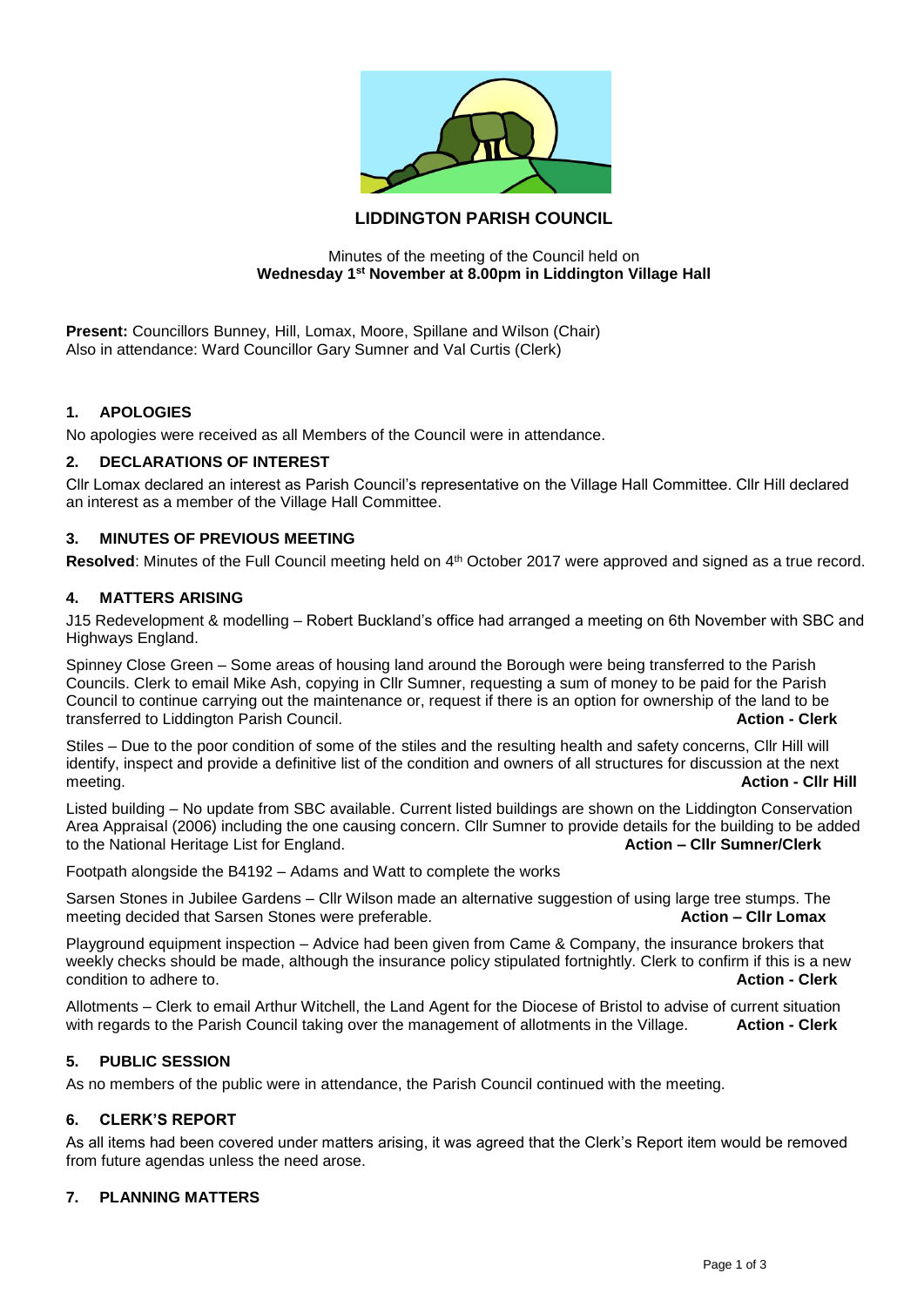**(a) To consider any planning applications:**

**Application:** S/HOU/17/1581 (3rd November) **Location:** Street House Farm, The Street, Liddington, SN4 0HD **Proposal:** Erection of a single storey front and rear extensions **Resolved:** that the following comments be submitted

The Parish Councillors agree with all points raised by the Conservation Officer

As this property is noted as a key building of interest in the Liddington Conservation Area Appraisal, when first designated on 30<sup>th</sup> April 1990 and subsequently re-designated on 5<sup>th</sup> June 1995 and 2006, the Parish Council are concerned of the impact of any changes could have on the setting of the village

**Application:** S/HOU/17/1663 (3rd November) **Location:** 14 The Street, Liddington SN4 0HD **Proposal:** Alterations to window openings and installation of a wood burner flue **Resolved:** that the following comments to be used

This property has a special place in the heart of the village that has been neglected and unloved. The Parish Council would recommend that the applicants meet with the Conservation Officer to discuss any proposals.

The Parish Councillors have no objections to the appearance of the property being changed to that of a house but would request that sympathetic materials, in keeping with the style and age of the property, be used

**Application**: S/HOU/17/1536 **Location**: 9 Manor View, Liddington, SN4 0HP **Proposal**: Erection of a conservatory **Resolved**: that the following comment be submitted

The Parish Council has no objections to this application

**(b) To note any decisions** – it was noted that no decisions had been made

It was noted that the following application for 'Works to trees within a conservation area' had been granted permission:

S/TWC/17/1702 – 9 Lidenbrook, Liddington

#### **(c) Lotmead Site, Eastern Villages – appeal hearing 7 November 2017**

Cllr Sumner informed the meeting that the appeal was due to start on Tuesday  $7<sup>th</sup>$  November. The Planning Inspector would lay out how the hearing would be heard, and a day will be stipulated when factual evidence can be heard from interested parties. The hearing is due to last for six days.

## **8. WARD COUNCILLOR REPORT**

SBC have the promise of funds from the Local Enterprise Partnership for the Southern Connector road. Archaeological digs are currently being undertaken. SBC will be keen to get the construction underway as the money can be withdrawn if not used.

SBC have requested £0.5m Section 106 monies for mitigating works to limit rat running through the Villages during the construction works of the NEV.

The Swindon Plan involves SBC saving £30m in 30 months

## **9. VILLAGE MATTERS**

**(a)** To review suggestions and any actions arising from the Village Meeting held on 4th October – to be deferred to next meeting

Cllr Lomax proposed one of the suggestions to purchase a dog poo bag dispenser. Cllr Moore seconded the proposal which was unanimously agreed. **Action - Clerk**

- **(b)** To review the village clean up morning and the sourcing and storage of equipment for future events. to be deferred until the next meeting
- **(c)** To review feedback from meeting with Adams & Watt and discuss and prioritise actions from the additional work identified. – to be deferred to next meeting.